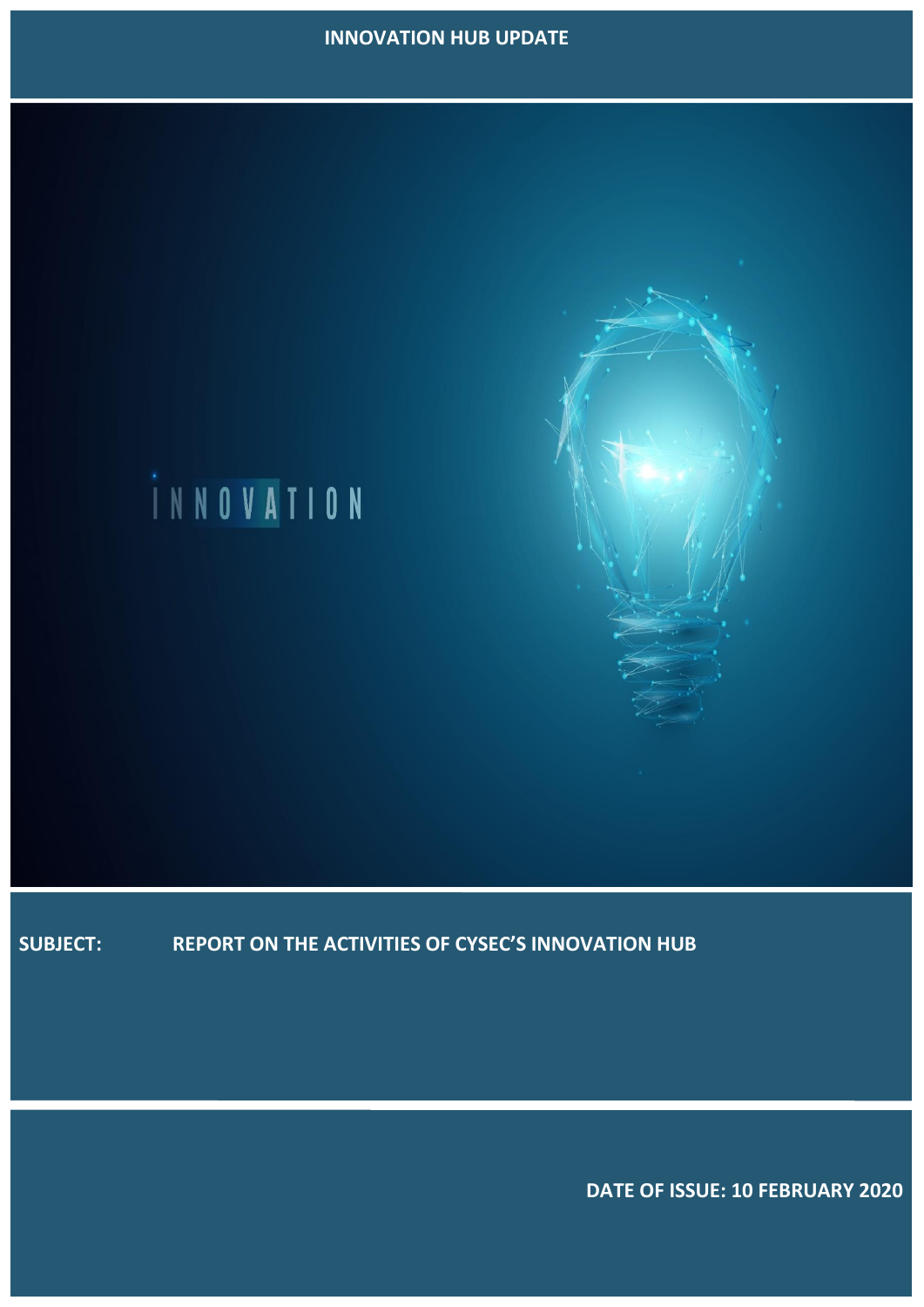# **CONTENTS**

|    | <b>INTRODUCTION</b>                                     |                                   | 2. |
|----|---------------------------------------------------------|-----------------------------------|----|
| 2. | <b>AIMS OF THE INNOVATION HUB</b>                       |                                   | 3. |
| 3. | THE BROADER NATIONAL APPROACH TO FINTECH                |                                   | 3. |
|    | ORGANISATIONAL STRUCTURE AND JOINING THE INNOVATION HUB |                                   | 5. |
| 5. | THE INNOVATION HUB'S DAY-TO-DAY OPERATIONS              |                                   | 6. |
|    | 5.1                                                     | <b>GENERAL OVERVIEW</b>           | 6. |
|    | 5.2                                                     | <b>DEEP DIVE INTO REGTECH</b>     | 9. |
|    | 5.3                                                     | DEEP DIVE INTO PROJECTS USING DLT | 9. |
| 6. | <b>OUTLOOK: FURTHER CROSS BORDER COOPERATION</b><br>10. |                                   |    |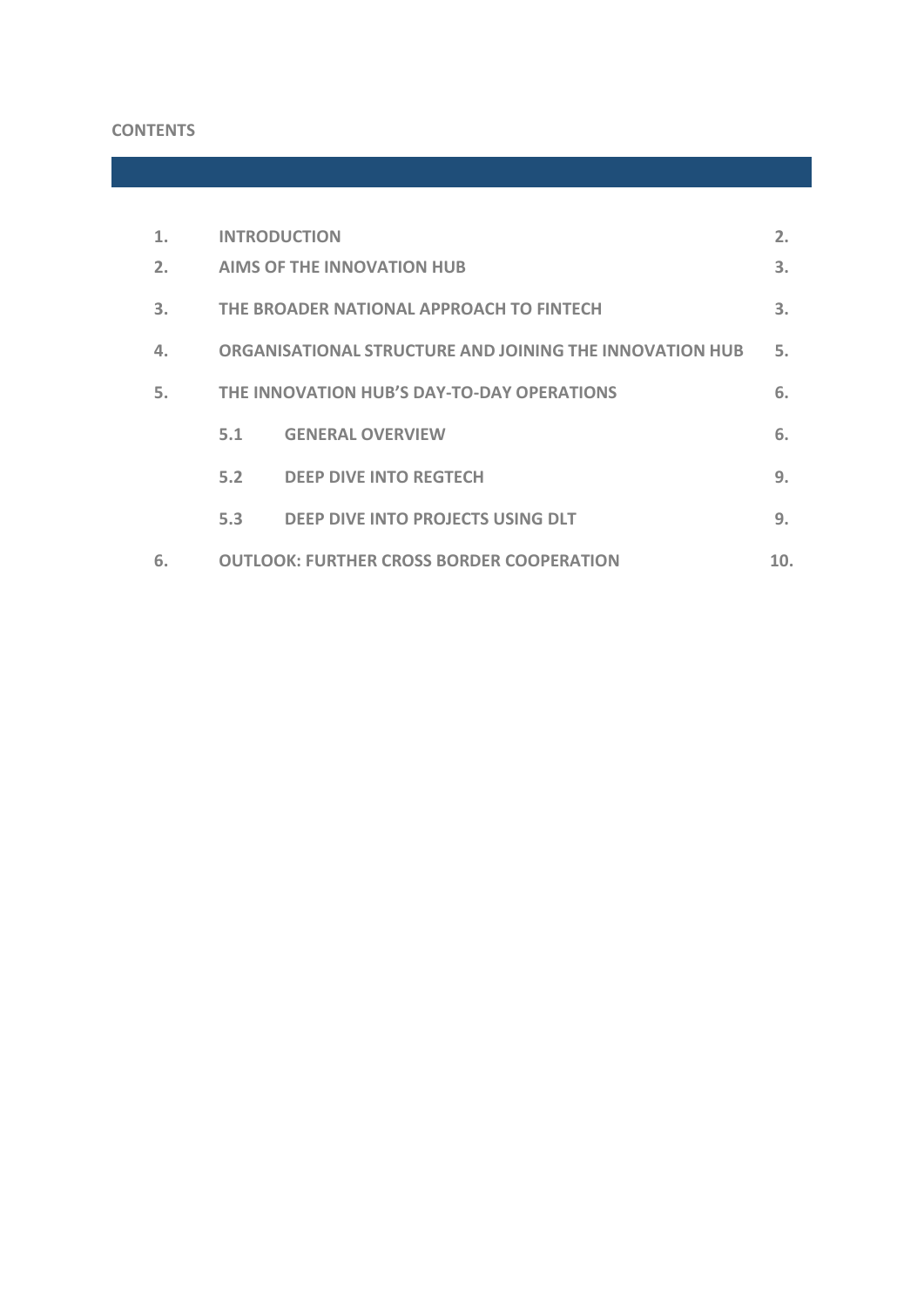## <span id="page-2-0"></span>**1. INTRODUCTION**

- 1.1. The Cyprus Securities and Exchange Commission ("CySEC")'s mandate is to ensure the smooth functioning of the capital markets in Cyprus, underpinned by market integrity and robust investor protection. The emergence and wide-spread adoption of financial technology has dramatically changed the landscape in which our regulated entities operate. Whilst this presents an exciting chapter for firms and end-customers, characterized by innovation, it also poses new challenges from a supervisory perspective. How to ensure investors are adequately protected without stifling innovation is paramount when approaching Fintech.
- 1.2. Equally, we are encouraged that firms are looking seriously at how to best administer their compliance obligations before bringing new products to market. CySEC has a firm commitment to support firms deploying regulatory technology to streamline compliance processes and procedures.
- 1.3. How to best engage with regulated entities around both Fintech and Regtech as part of an overarching approach to '*innovation*' has long been a bigger-picture challenge on CySEC's agenda. Ultimately, CySEC's mandate is to support the broader national goal of fostering a best-in-class jurisdiction for innovative financial services companies to thrive, and consequently finance the real economy. It is therefore critical that CySEC's engagement with regulated entities results in them building in a '*compliancefirst*' culture from day one.
- 1.4. Therefore, in October 2018 the Innovation Hub was launched to serve as the formal point of contact between CySEC and domestic and international entities involved in the financial and regulatory technology space. Since then, we have worked with 19 companies innovating Fintech and Regtech to help work through their specific compliance needs, and used the Hub to engage with more third parties (approximately 10) on broader '*innovation*' themes.
- 1.5. This update report provides an overview of the activities of the Innovation Hub since its inception. It will shed light on the types of firms CySEC has engaged with through the Hub, and on the kind of work it helps firms to achieve. It also serves as a reminder of what kinds of companies are eligible to work with the Innovation Hub, and highlights the extent to which companies are deploying Regtech solutions to more effectively manage their compliance obligations.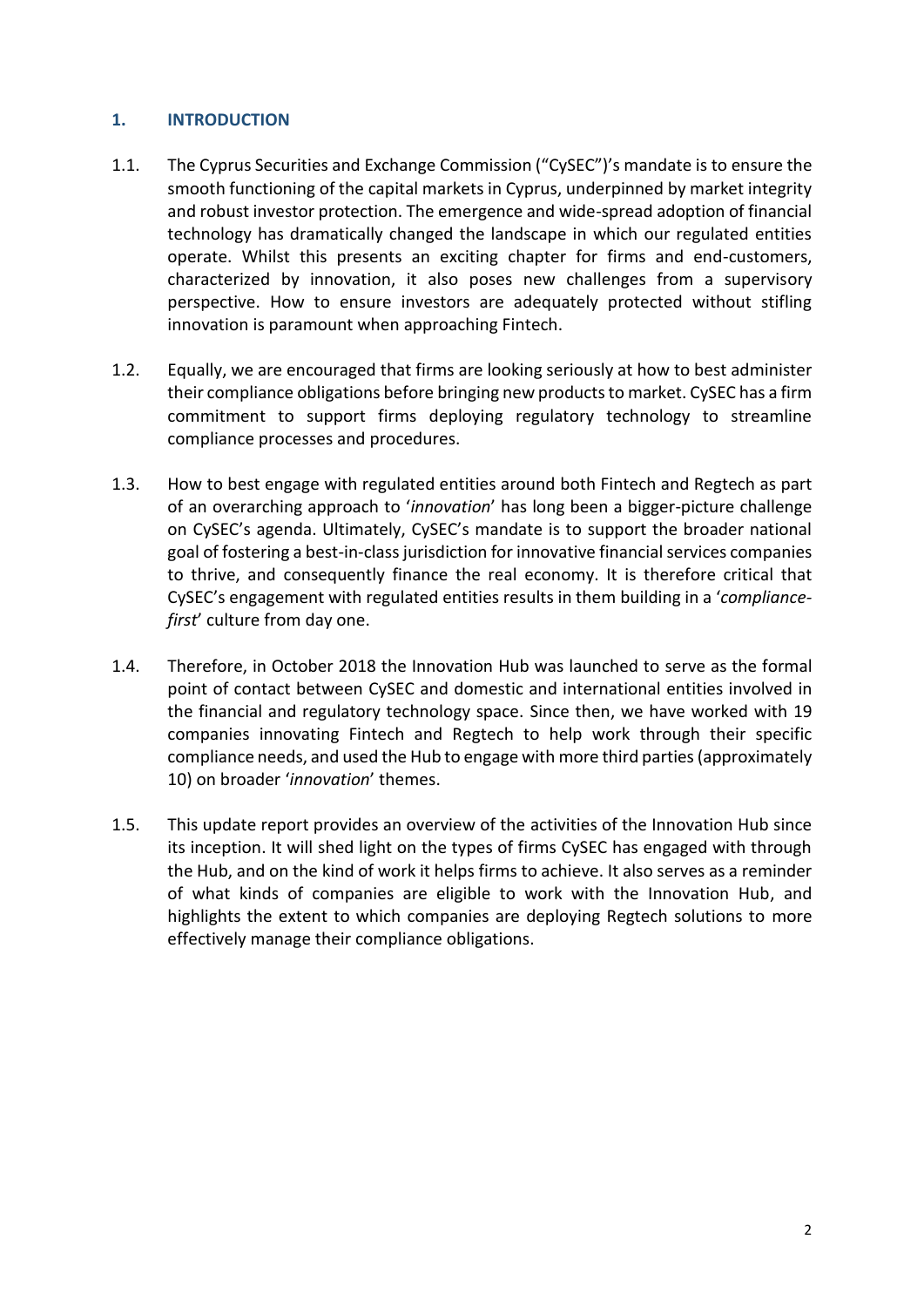#### <span id="page-3-0"></span>**2. AIMS OF THE INNOVATION HUB**

- 2.1. *The Innovation Hub serves as a platform for both supervised and non-supervised entities to come together and share knowledge.*
- 2.2. The Innovation Hub allows for the easy transfer of information on how existing regulation applies to new products or business models, whilst helping identify what regulatory frameworks might need to be established to meet evolving needs - without stifling innovation.
- 2.3. The businesses engaging in the Innovation Hub have the opportunity to understand how regulation might affect them. Access to the Hub's experts helps them clearly determine whether their innovative products or services fall within the existing regulatory framework, meaning they can seek guidance on any relevant compliance obligations.
- 2.4. CySEC takes a '*technologically neutral*' approach to assessing innovation and Fintech. The technology itself is not subject to regulation as a result of simply being new or innovative. Rather, CySEC looks at the end product or service that the technology enables, which is analysed to see whether it is captured by existing legislation. If the end product does come under an existing framework, the technology is then assessed in a second step of the process for any specific risks associated with that technology.
- 2.5. Overall, the primary aims of the Innovation Hub are to:
	- $\triangleright$  Optimise the operations of supervised entities, enhancing investors' protection;
	- $\triangleright$  Help firms deploy new technologies that streamline the compliance burden;
	- $\triangleright$  Improve the efficiency of the market by reducing costs and time for supervised entities and investors to conclude transactions;
	- $\triangleright$  Enhance the tradability of illiquid assets;
	- $\triangleright$  Foster market competition.
- 2.6. However, the knowledge-sharing goes both ways. Real engagement with the frontline firms developing innovative financial technology means CySEC can analyse and react to arising supervisory needs more quickly and efficiently. The insight derived from the Innovation Hub means CySEC can devise tailored regulatory and supervisory programmes with an informed, accurate view of the potential risks and opportunity for investors and broader market integrity.

# <span id="page-3-1"></span>**3. THE BROADER NATIONAL APPROACH TO FINTECH**

3.1. CySEC's approach to innovation fits into the broader national agenda of aiming to create a robust ecosystem in which Fintech firms can flourish in Cyprus. The national agenda is wide-ranging, covering everything from [tax incentives](http://mof.gov.cy/en/press-office/announcements/tax-incentives-for-innovative-enterprises) for Fintech firms, the [Cyprus Startup Visa Scheme](http://mof.gov.cy/assets/modules/wnp/articles/201607/11/docs/cyprus_startup_visa_en22.zip) to attract and retain tech talent, and the establishment of a €20 million fund with an emphasis on start-ups and innovative companies, which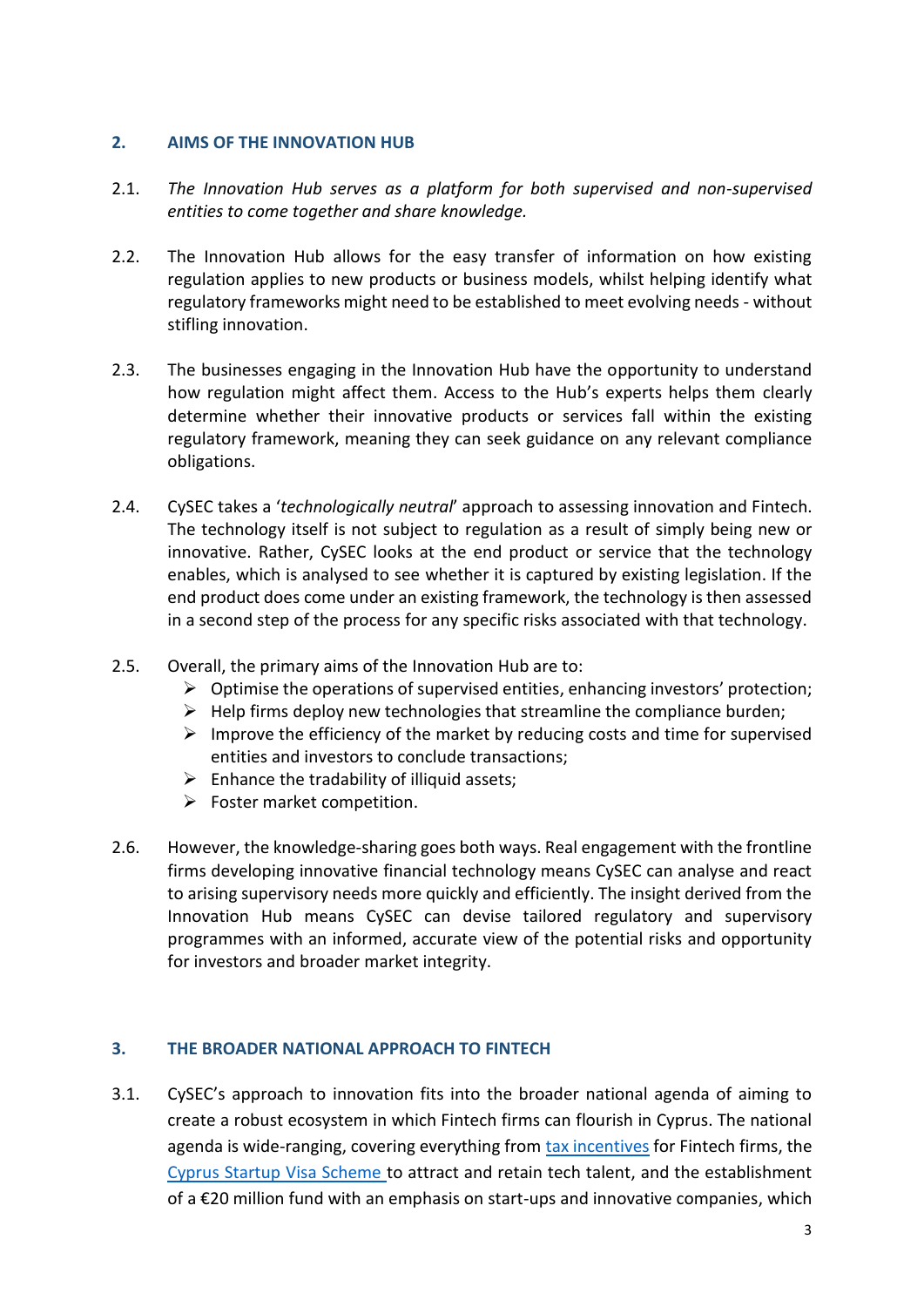is in progress. This consolidates and corroborates the private sector's support of innovative industries through accelerators, incubators and Tech Sprints.

- 3.2. Distributed Ledger Technology has played a central part in this strategy. In June 2019 the Cabinet published its standalone [National Strategy on Distributed Ledger](http://mof.gov.cy/assets/modules/wnp/articles/201907/480/docs/blockchain_strategy_english_final.pdf)  [Technologies](http://mof.gov.cy/assets/modules/wnp/articles/201907/480/docs/blockchain_strategy_english_final.pdf)(the "DLT National Strategy"), which aims to assess the risks and benefits of DLT. Developed following a consultation process with the government, CySEC and the Central Bank of Cyprus, the DLT National Strategy provides a platform for both public sector initiatives and public-private cooperation to progress DLT programmes. These range across real estate, customs and taxation, financial applications and digital certification.
- 3.3. CySEC is committed to ensuring its supervisory aims are aligned to those of the national agenda, as well as broader international goals and best-practice.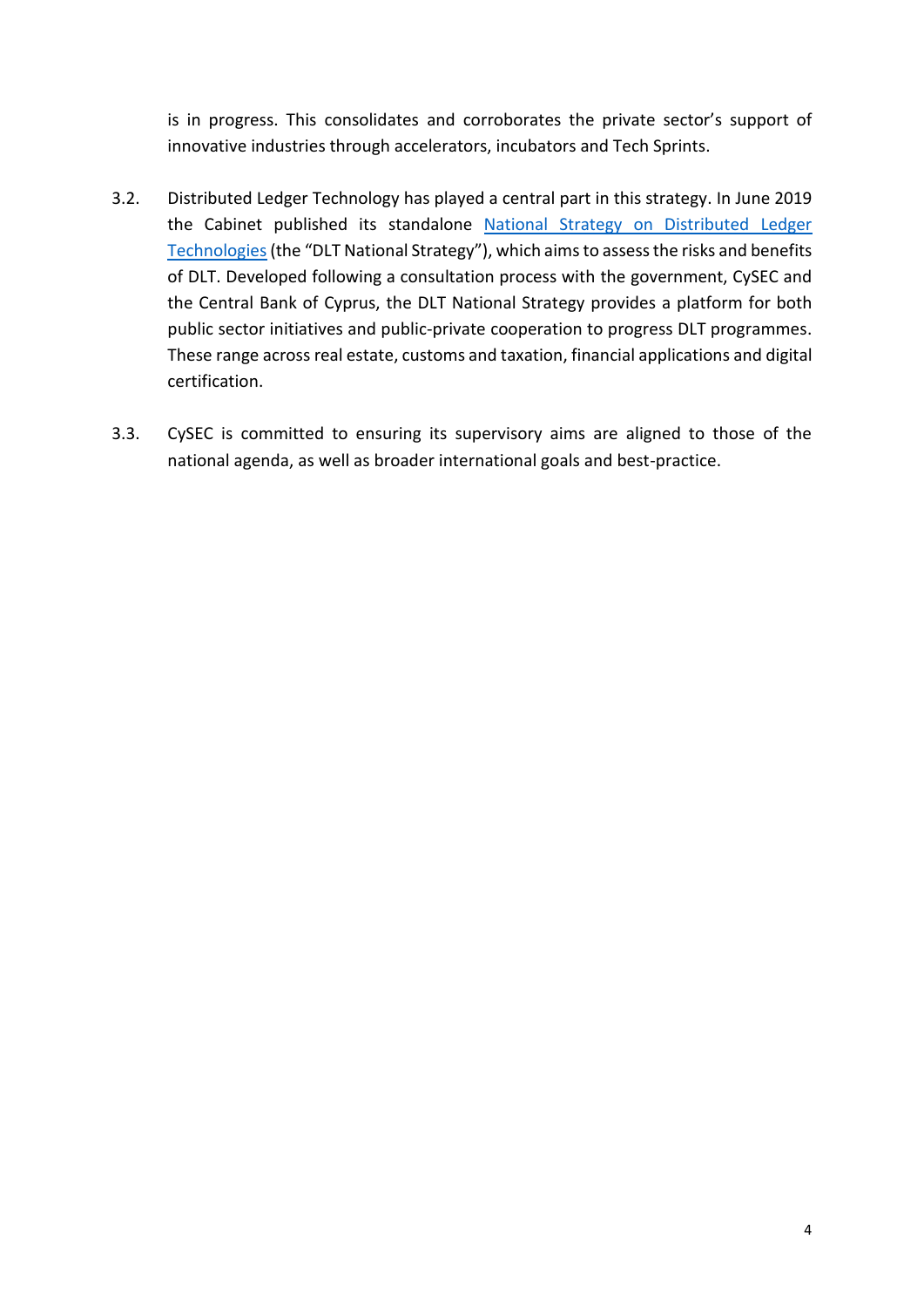#### <span id="page-5-0"></span>**4. ORGANISATIONAL STRUCTURE AND JOINING THE INNOVATION HUB**

- 4.1. As outlined above, the Innovation Hub is the designated point of contact for Fintech and Regtech businesses from Cyprus and abroad. A dedicated team, which undergoes constant training and development on Fintech and RegTech issues, and vets inquiries to the Innovation Hub on a first come first served basis.
- 4.2. Applications to join the Hub are examined by this team, under the coordination and oversight of the Policy Department of CySEC, in consultation with other CySEC's Departments, depending on the specificities of each case. Part of this initial assessment and consultation aims to determine the risks posed by the technology used. CySEC often invites the applicant to talk through the application, and, where necessary, to demonstrate the product.
- 4.3. The criteria for engaging with the Innovation Hub are broad in nature, provided the product or service in question qualifies as innovative. Fintech and Regtech firms or supervised entities seeking support from CySEC's Innovation Hub are assessed against certain criteria, including:
	- $\triangleright$  The extent to which a firm's products or services are new to the market, and the degree to which these products and services are covered by existing regulation. CySEC prioritises truly innovative businesses.
	- $\triangleright$  The innovation and emerging technology provided by the applicant is directly related to the financial services supervised under CySEC's remit, namely the securities and investment markets;
	- $\triangleright$  The applicant is already underway in determining its compliance with the regulatory framework and/or aspects of the legislation currently in place for its business model to advance. This means that the project notified to the Innovation Hub is already mature in terms of development, in order to enable a conclusive assessment;
	- $\triangleright$  Prior legal analysis of whether the notified product or service falls within the existing regulatory framework or not. This analysis is not binding for the Innovation Hub, but will form the base for interaction with the applicant; and
	- $\triangleright$  From an ethical perspective, a deep-rooted commitment to investor protection and a strong ethical culture of compliance must be built-in.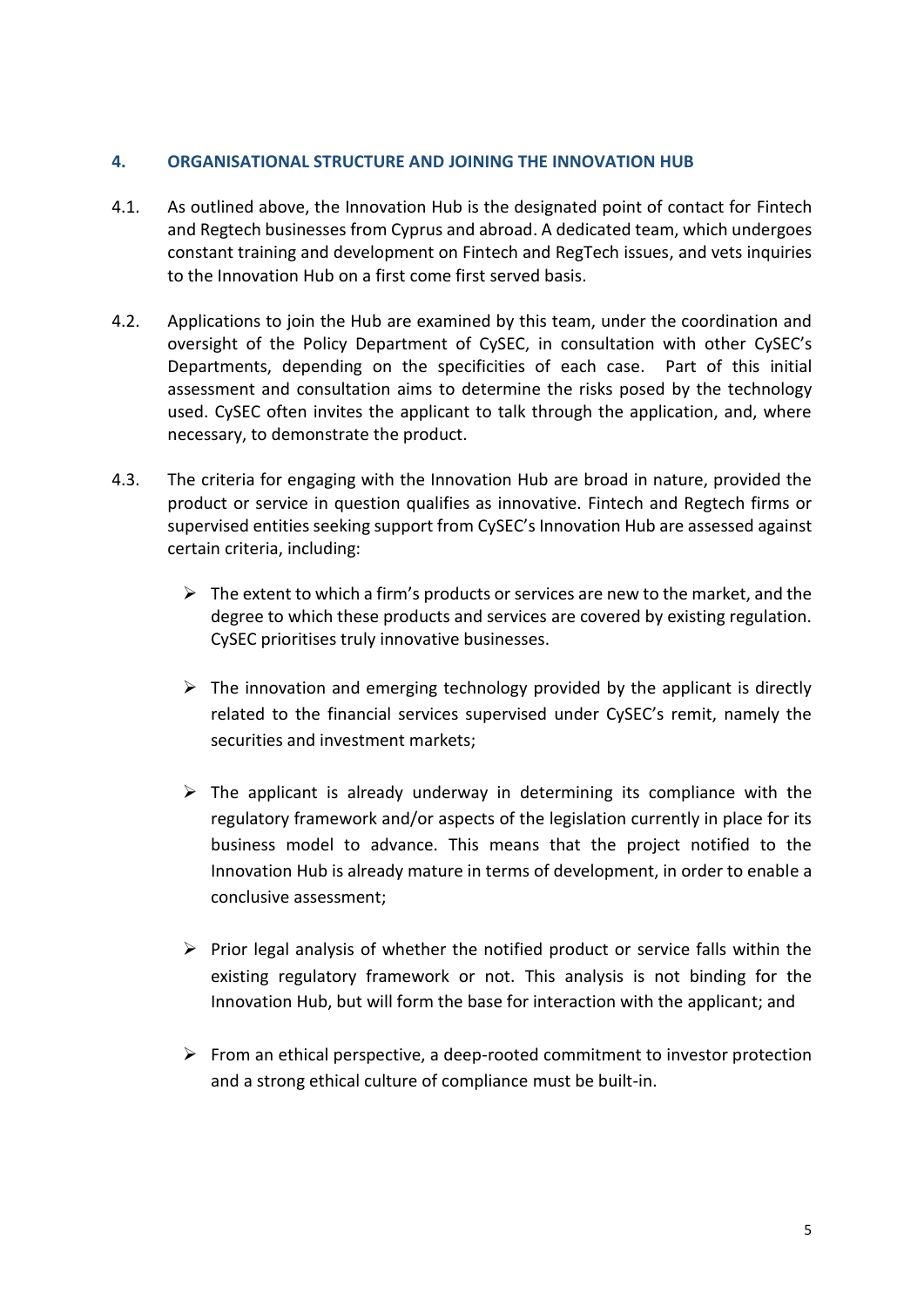#### <span id="page-6-0"></span>**5. THE INNOVATION HUB'S DAY-TO-DAY OPERATIONS**

#### <span id="page-6-1"></span>**5.1. GENERAL OVERVIEW**

- 5.1.1. The Innovation Hub attracted full-spectrum interest from both Fintech and Regtech companies, supervised entities and entities not subject to supervision, from Cyprus and abroad. CySEC is encouraged that all applicants that have interacted with the Innovation Hub have done so proactively, in order to clarify the regulatory requirements that may be potentially applicable to the products and/or services in question. This proactive and prudent conduct from the applicants' side ensured that no unauthorised business operations were carried out.
- 5.1.2. Supervised entities are urged to thoroughly evaluate products in a testing environment and/or in conjunction with other traditional verification measures. This is to establish a successful track of proper operation on reasonable and demonstrable grounds, before incorporating such solutions to their day-to-day operations. Such evaluation should be challenged and revisited by the supervised entities on an ongoing basis in order to ensure that is up to date. The basis upon which the supervised entity has established proper operation on reasonable and demonstrable grounds must be documented and be kept available for a review by CySEC at any time.
- 5.1.3. In addition to the above, interested parties should be able to demonstrate in the event that an innovative technology underpins a product or service offering which is a regulated activity, that the usage is in line with the existing regulatory framework. Interested parties are expected to be in a position to provide the legal and technical analysis that demonstrates they have a sound and informed understanding of the specific risks involved, including their risk mitigation strategy.
- 5.1.4. Since inception, the Innovation Hub has **engaged with nineteen firms and stakeholders** around specific queries and demonstrations of specific solutions.
- 5.1.5. The business models represented in the Innovation Hub include:
	- $\triangleright$  Regtech (regulatory and AML) compliance tools based on big data analytics and data reporting;
	- $\triangleright$  Those that use Distributed Ledger Technology for the offering, transferring and verifying the ownership of financial instruments;
	- $\triangleright$  Artificial intelligence tools for both Fintech and Regtech purposes;
	- $\triangleright$  A venture capital fund investing in blockchain start-ups;
	- $\triangleright$  Tools for asset managers operating on the basis of big data; and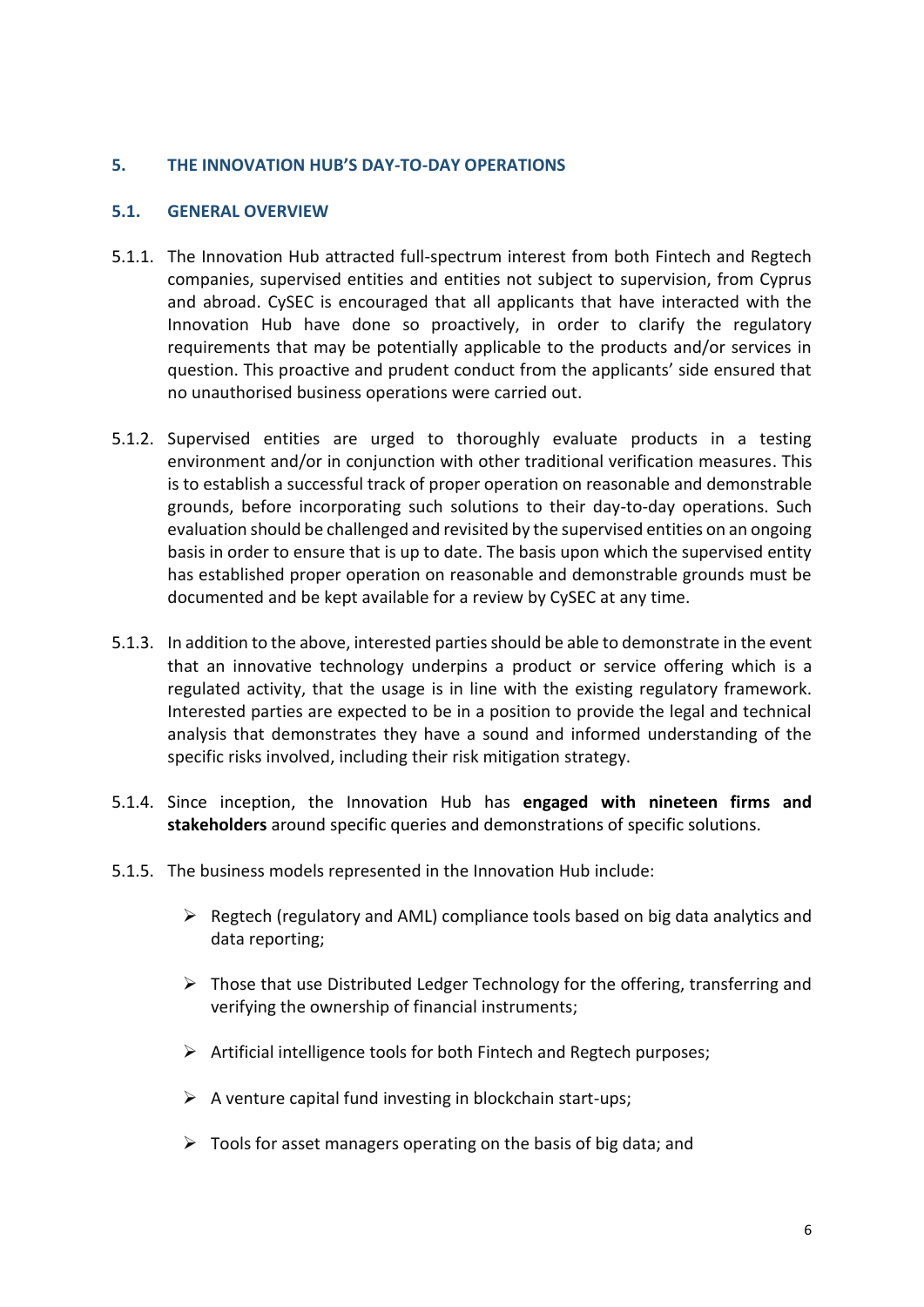- $\triangleright$  Trading facilities intending to operate on the basis of Distributed Ledger Technology.
- 5.1.6. The predominant business models communicated to the Innovation Hub were the Regtech tools for regulatory and/or AML compliance purposes operating mostly on the basis of big data and data reporting and Distributed Ledger Technology utilisation for the offering, transferring and verifying the ownership of financial instruments.
- 5.1.7. Entities engaging in Crypto Asset activities were provided with the opportunity to present their policies and procedures to CySEC, and received informal steer. Such engagement allowed interested parties to grasp a better understanding of CySEC's expectations, particularly on AML safeguards. This means they are prepared for the incoming 5th AML Directive, which brings Crypto Assets' activities under the scope of the AML legislation.
- 5.1.8. One notable update concerns CySEC's approach to alternative financing methods, and particularly Crowdfunding. Through its engagement with the Innovation Hub, CySEC discouraged interested parties to commence operations until bespoke rules were introduced, that ensured appropriate investor protection. Such rules were introduced in early 2020 via Directive DI87-10 on Investment Based Crowdfunding, and was communicated via a Policy Statement (PS-01-2020 is available [here\)](https://www.cysec.gov.cy/CMSPages/GetFile.aspx?guid=d0ac2ba6-2418-4f66-a237-51917eee969c).
- 5.1.9. Entities providing payment services and/or issuing electronic money were not eligible for support by the Innovation Hub, as the oversight of the provision of such services do not fall under CySEC's remit. The National Competent Authority for the oversight of such entities is the Central Bank of Cyprus.
- 5.1.10. Lastly, delegates from the Innovation Hub also **engaged with more than ten third parties**, including Legal practitioners, Auditing Firms, University representatives, Credit Institutions and Associations, who were seeking to grasp a better understanding on CySEC's view on financial innovation. Engaging with these institutions means all parties are abreast of current and upcoming trends.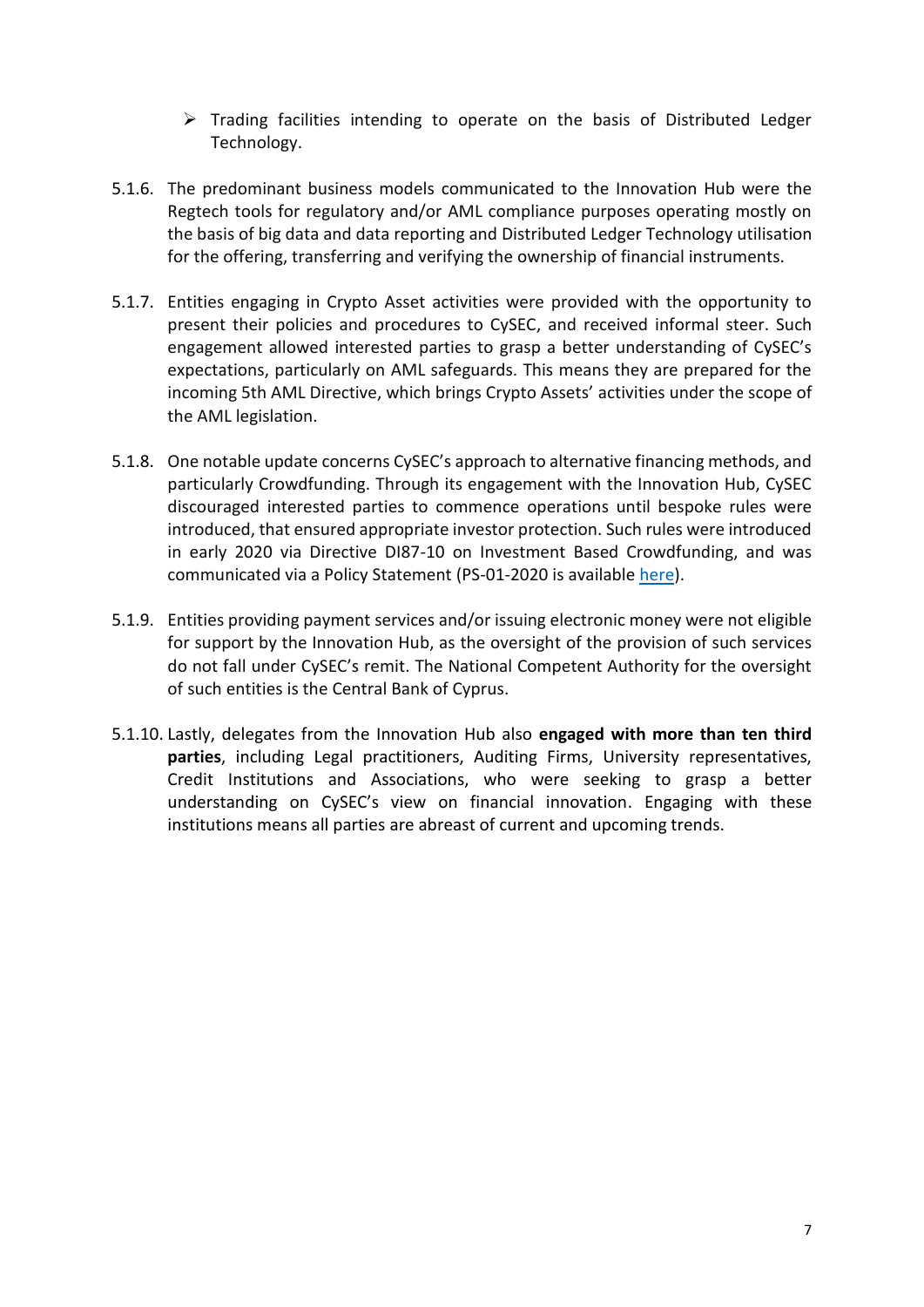# **19 10 THE INNOVATION HUB ENAGGED IN TOTAL WITH 29 PARTIES** Specific Queries or Products General Steers

5.1.11. The firms and stakeholders who interacted with the Innovation Hub around specific queries or solutions could be classified into the following (sub)categories:



# **BREAK DOWN OF SPECIFIC SOLUTIONS**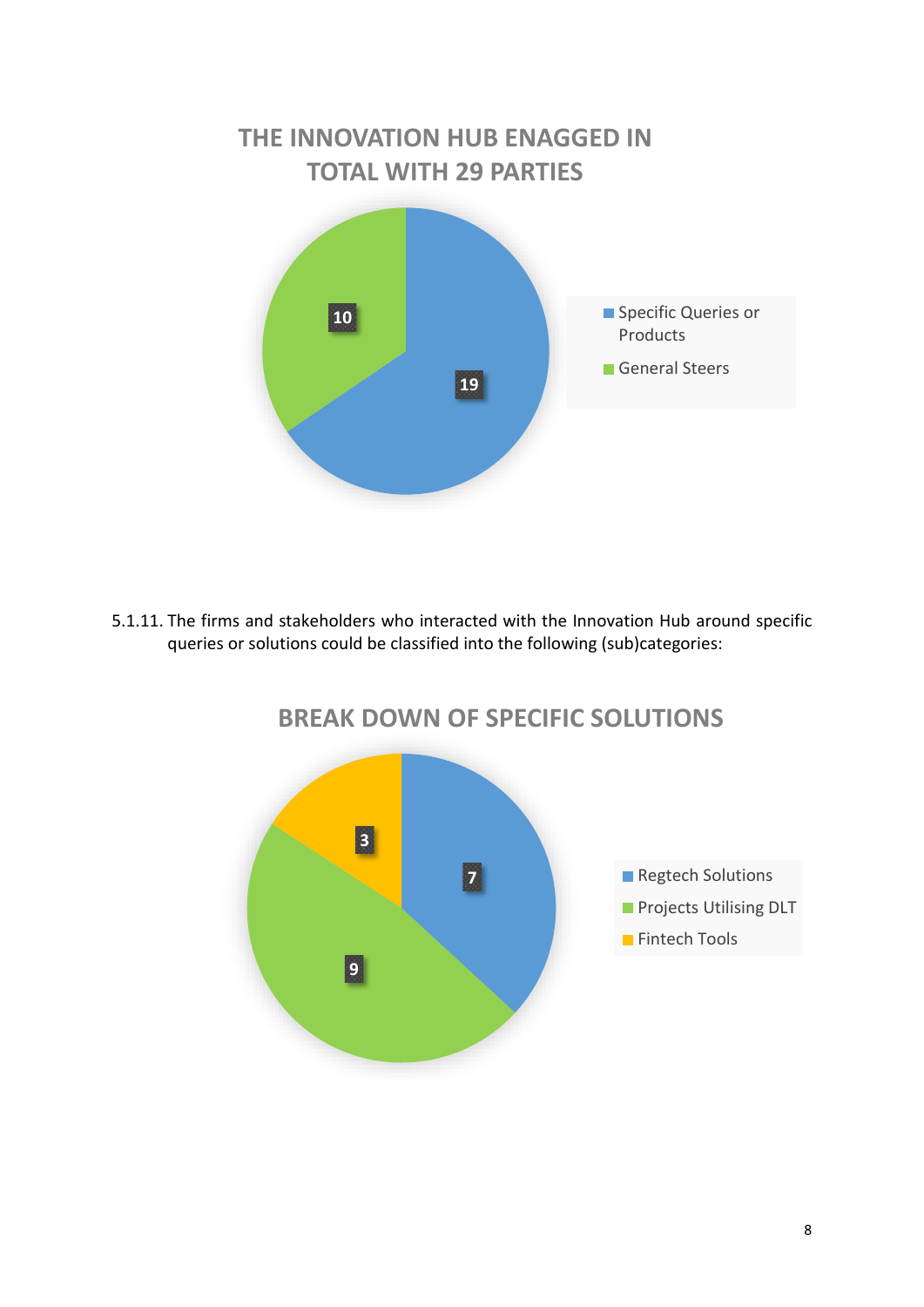## <span id="page-9-0"></span>**5.2. DEEP DIVE INTO REGTECH**

**.** 

- 5.2.1. The Innovation Hub engaged with seven Regtech Firms in relation to AML and/or regulatory compliance tools, six of which operate on the basis of data analytics and data reporting. One employed Artificial Intelligence.
- 5.2.2. The compliance areas covered by those tools included client categorization and jurisdictional marketing restrictions, firm reporting, and best execution facilitating compliance with the Investment Services and Activities and Regulated Markets Law (the Cypriot law transposing MiFID II).
- 5.2.3. Regtech tools serving AML compliance purposes were focused on tracking suspicious transactions and carrying out enhanced Client Due Diligence through innovative solutions. For three of the said products an interactive product demonstration took place through which interested parties received informal steer.
- 5.2.4. There were instances where the products demonstrated shared similarities. However, there was a clear tendency for such products to evolve. For example:
	- $\triangleright$  Tools that facilitate the performance of enhanced due diligence measures for non-face-to-face clients, such as self-taken photo ("selfie") verification, appeared to evolve over time in order to better address the impersonation risk, for instance by incorporating 'liveness detection'<sup>1</sup>; and
	- $\triangleright$  Transaction monitoring tools appeared to evolve in order to incorporate further details on the transaction's trail in relation to a specific asset (e.g. bank account details) to create a more comprehensive path, in order to better address the AML risks.

# <span id="page-9-1"></span>**5.3. DEEP DIVE INTO PROJECTS USING DISTRIBUTED LEDGER TECHNOLOGIES ("DLT")**

- 5.3.1. The Innovation Hub engaged with nine entities involved in projects utilizing DLT. Per CySEC's technologically-neutral policy, the underlying technology is not a key component in evaluating whether a product or service would fall under the regulatory framework – and therefore be eligible to work with the Innovation Hub. Rather, the specific features of the product or service in question are analysed in the context of the standard legal qualification exercise. This said, CySEC's view is that the underlying technology should be taken into consideration, in order to determine and mitigate the specific risks entailed.
- 5.3.2. Interested parties are expected to be in a position to provide the legal and technical analysis based on which the applicants have formed their view and to outline the technology specific risks involved and their risk mitigation strategy. For some DLT

<sup>&</sup>lt;sup>1</sup> Smart phone application, requiring the person to follow certain orders (e.g. move their head to certain directions), confirming that the selfie is instantly taken by the respective person.